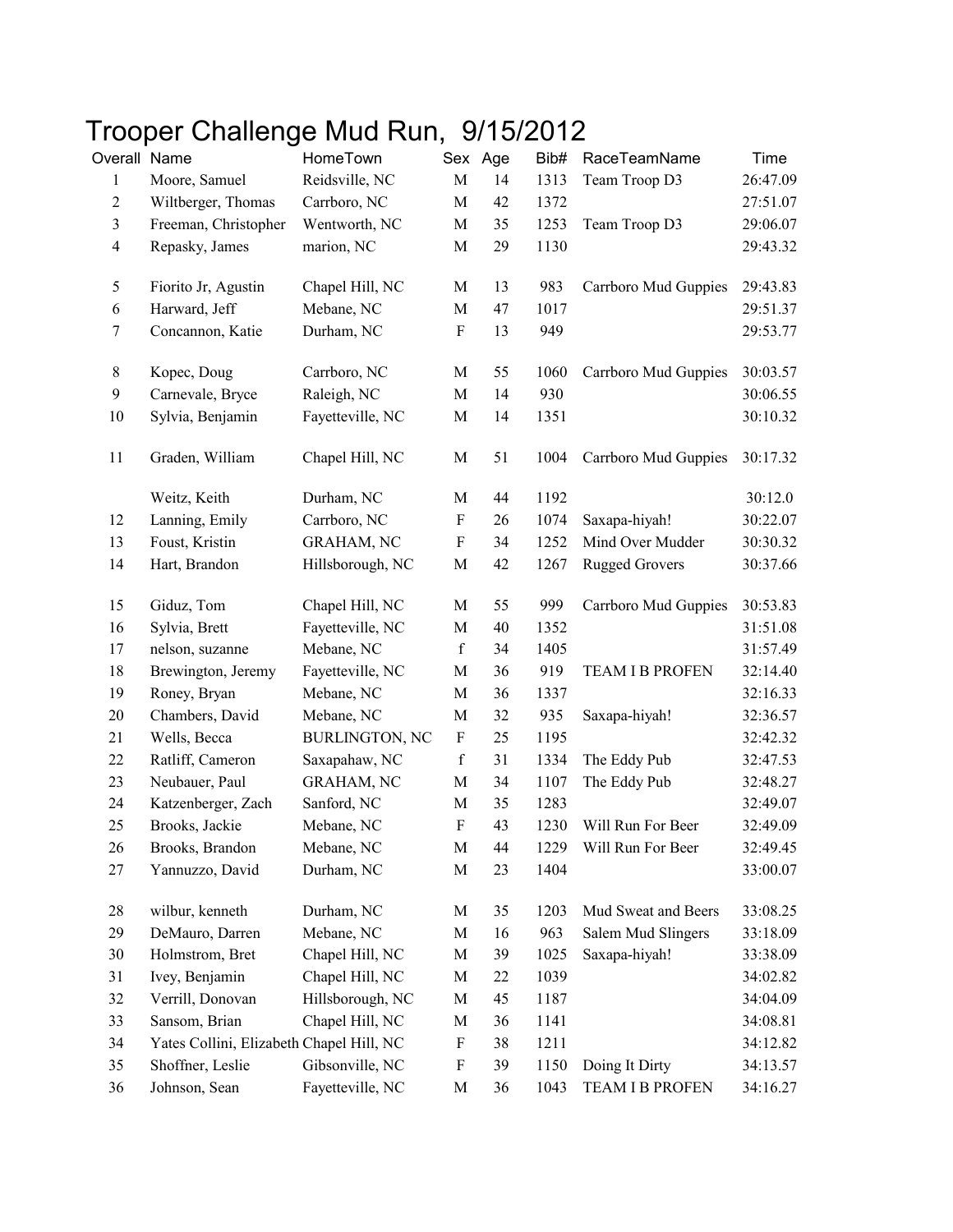| 37 | Finnegan, Maria                         | Hillsborough, NC      | F                         | 39 | 980  | <b>Rugged Grovers</b>  | 34:29.36 |
|----|-----------------------------------------|-----------------------|---------------------------|----|------|------------------------|----------|
| 38 | Stratton, Hayley                        | Chapel Hill, NC       | F                         | 17 | 1165 | Saxapa-hiyah!          | 34:38.32 |
| 39 | Krumper, Jennifer                       | Chapel Hill, NC       | F                         | 35 | 1381 | Southside Strength     | 34:39.36 |
| 40 | wells, sara                             | New York, NY          | $\mathbf f$               | 30 | 1401 |                        | 34:39.85 |
| 41 | williams, doug                          | Saxapahaw, NC         | m                         | 54 | 1369 | The Eddy Pub           | 34:41.88 |
| 42 | toomes, phillip                         | Randleman, NC         | ${\rm m}$                 | 26 | 1177 | The Dirt Divers        | 34:53.71 |
| 43 | Schultingkemper, Troy Hope Mills, NC    |                       | M                         | 17 | 1146 | Rowdy Roosters         | 34:57.58 |
| 44 | Foust, Chris                            | <b>GRAHAM, NC</b>     | $\mathbf M$               | 39 | 1251 | Mind Over Mudder       | 35:08.34 |
| 45 | Haslam, Claire                          | Saxapahaw, NC         | F                         | 31 | 1268 | The Eddy Pub           | 35:11.11 |
| 46 | Winslow, Vann                           | Hillsborough, NC      | M                         | 37 | 1374 |                        | 35:14.16 |
| 47 | Jacobs Kenyon, Anne                     | Efland, NC            | ${\bf F}$                 | 41 | 1278 |                        | 35:14.81 |
| 48 | Kime, Jonny                             | <b>BURLINGTON, NC</b> | M                         | 40 | 1286 |                        | 35:17.59 |
|    | Cotton, Christopher                     | PIKEVILLE, NC         | M                         | 35 | 1237 | <b>TEAM I B PROFEN</b> | 35:26.0  |
| 49 | Honeycutt, Andrea                       | Chapel Hill, NC       | $\boldsymbol{\mathrm{F}}$ | 38 | 1026 | Saxapa-hiyah!          | 35:26.82 |
| 50 | Wage, Thomas                            | Raleigh, NC           | M                         | 26 | 1189 |                        | 35:29.07 |
| 51 | Welch, Owen                             | Chapel Hill, NC       | $\mathbf M$               | 13 | 1194 |                        | 35:35.56 |
|    | Huemmer, Jonathan                       | Whitsett, NC          | $\mathbf M$               | 39 | 1031 |                        | 35:47.0  |
| 52 | Cresenzo, Ruth                          | Saxapahaw, NC         | F                         | 42 | 956  | Saxapahaw Saints       | 35:47.31 |
| 53 | Richards, Ken                           | Cary, NC              | M                         | 39 | 1131 | Muck It                | 35:53.81 |
| 54 | Hedgpeth, Nathan                        | WAKE FOREST, NC       | M                         | 31 | 1019 | Dirty Dogs             | 36:05.53 |
| 55 | Zick, David                             | Raleigh, NC           | M                         | 33 | 1215 | <b>Dirty Dogs</b>      | 36:09.19 |
| 56 | Winslow, Emily                          | Hillsborough, NC      | F                         | 37 | 1373 |                        | 36:10.19 |
| 57 | Godwin, Gabriel                         | Apex, NC              | $\mathbf M$               | 15 | 1001 | Muck It                | 36:12.36 |
| 58 | Hendrickson, Kristen                    | DURHAM, NC            | F                         | 31 | 1021 | Fugitives              | 36:22.82 |
| 59 | Fiorito, Agustin                        | Chapel Hill, NC       | M                         | 41 | 982  | Carrboro Mud Guppies   | 36:22.83 |
| 60 | Concannon, Kevin                        | Durham, NC            | M                         | 49 | 950  |                        | 36:24.70 |
|    |                                         |                       |                           |    |      |                        |          |
| 61 | Vladutiu-Suczynski, CatHillsborough, NC |                       | $\boldsymbol{\mathrm{F}}$ | 32 | 1188 | <b>Rugged Grovers</b>  | 36:31.48 |
| 62 | Moreau, Claudine                        | <b>BURLINGTON, NC</b> | ${\bf F}$                 | 39 | 1101 |                        | 36:53.15 |
| 63 | Kontoulas, Chris                        | <b>GRAHAM, NC</b>     | M                         | 28 | 1059 | The Mud Commanders     | 37:01.60 |
| 64 | Stratton, Daniel                        | Chapel Hill, NC       | $\mathbf M$               | 15 | 1164 | Saxapa-hiyah!          | 37:05.09 |
| 65 | Davis, Valerie                          | Durham, NC            | F                         | 33 | 1395 |                        | 37:10.64 |
| 66 | Hoopes, Samantha                        | Mebane, NC            | F                         | 26 | 1027 |                        | 37:12.12 |
| 67 | Pennington, Ashley                      | Greensboro, NC        | $\boldsymbol{\mathrm{F}}$ | 25 | 1326 | Mind Over Mudder       | 37:12.82 |
|    | Majors, Dalton                          | <b>BURLINGTON, NC</b> | M                         | 34 | 1080 |                        | 37:13.0  |
| 68 | Katkowski, Michelle                     | <b>BURLINGTON, NC</b> | F                         | 34 | 1052 |                        | 37:13.06 |
| 69 | McCarthy, Alex                          | Apex, NC              | M                         | 17 | 1302 |                        | 37:20.39 |
| 70 | Montaquila, Jill                        | Pittsboro, NC         | F                         | 45 | 1099 | Saxapa-hiyah!          | 37:20.57 |
| 71 | Wildermuth, Jeff                        | Chevy Chase, MD       | M                         | 24 | 1367 | Saxapa-hiyah!          | 37:20.58 |
| 72 | Bollenbacher, John                      | Chapel Hill, NC       | M                         | 39 | 1226 |                        | 37:22.53 |
| 73 | Weingarten, Lisa                        | Saxapahaw, NC         | F                         | 33 | 1358 |                        | 37:28.05 |
| 74 | OBrien, Mark                            | Mebane, NC            | M                         | 37 | 1320 | The Eddy Pub           | 37:29.25 |
| 75 | berge, christopher                      | Hillsborough, NC      | M                         | 38 | 908  | <b>Rugged Grovers</b>  | 37:34.84 |
|    |                                         |                       |                           |    |      |                        |          |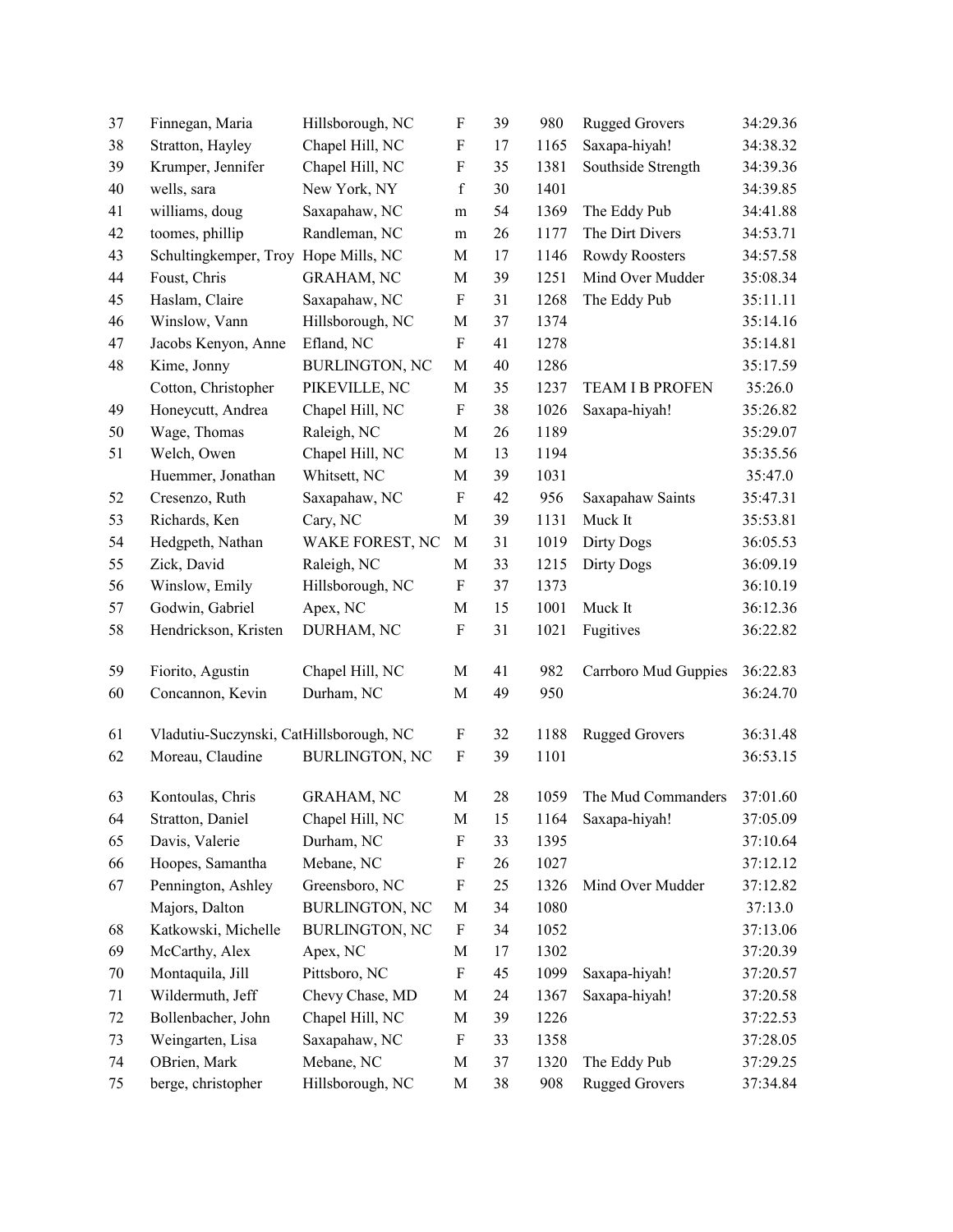|     | Welch, Austin                      | Archdale, NC          | M                         | 13 | 1193 | Mud Dogs                        | 37:41.0  |
|-----|------------------------------------|-----------------------|---------------------------|----|------|---------------------------------|----------|
| 76  | Hennessy, Keith                    | Greensboro, NC        | M                         | 44 | 1270 | Mud Men                         | 37:41.81 |
| 77  | Calhoun Jr, Ted                    | Chapel Hill, NC       | M                         | 47 | 928  | Saxapa-hiyah!                   | 37:42.32 |
| 78  | Suczynski, Matthew                 | Hillsborough, NC      | ${\rm m}$                 | 32 | 1166 | <b>Rugged Grovers</b>           | 37:42.68 |
| 79  | Cook, Ryan                         | Whitsett, NC          | M                         | 27 | 1236 | Mud Guns                        | 37:44.78 |
| 80  | Surles, Richie                     | <b>BURLINGTON, NC</b> | $\mathbf M$               | 37 | 1348 |                                 | 37:46.62 |
|     | Pruitt, Matthew                    | <b>GRAHAM, NC</b>     | M                         | 25 | 1124 |                                 | 37:49.0  |
| 81  | Bedell, Mark                       | Efland, NC            | M                         | 39 | 904  |                                 | 37:54.17 |
| 82  | Dixon, Graeme                      | Chapel Hill, NC       | M                         | 52 | 969  | Saxapa-hiyah!                   | 37:55.57 |
| 83  | Bartels, Matthew                   | CARY, NC              | M                         | 34 | 1224 | Saxapa-hiyah!                   | 37:57.83 |
| 84  | Brady, Claudia                     | Hillsborough, NC      | ${\bf F}$                 | 45 | 917  |                                 | 37:57.83 |
| 85  | Brady, Ryan                        | Hillsborough, NC      | M                         | 14 | 918  |                                 | 37:57.98 |
| 86  | Rudolph, Alexis                    | Pittsboro, NC         | F                         | 33 | 1139 |                                 | 38:03.16 |
| 87  | Lee, Kevin                         | Kenly, NC             | M                         | 41 | 1291 | <b>TEAM I B PROFEN</b>          | 38:08.07 |
| 88  | Stevens, Sarah                     | Raleigh, NC           | ${\bf F}$                 | 43 | 1159 |                                 | 38:21.80 |
| 89  | Stevens-Carnevale, JoycRaleigh, NC |                       | F                         | 47 | 1160 |                                 | 38:22.23 |
| 90  | Thompson, Megan                    | Hope Mills, NC        | F                         | 25 | 1174 | Rowdy Roosters                  | 38:31.31 |
| 91  | Croniser, Christopher              | Mebane, NC            | M                         | 37 | 1388 | Mud Thugs and Filthy C 38:36.66 |          |
| 92  | morris, dalton                     | Roxboro, NC           | $\mathbf M$               | 13 | 1314 | reapers grim                    | 38:39.88 |
| 93  | Andrews, Dail                      | Farmville, NC         | $\mathbf M$               | 13 | 1217 | <b>Muddy Buddies</b>            | 38:46.38 |
| 94  | Finnegan, Tim                      | Hillsborough, NC      | M                         | 40 | 981  | <b>Rugged Grovers</b>           | 38:49.44 |
| 95  | Martinez-Blat, Jorge               | Carrboro, NC          | M                         | 20 | 1301 | Eve's Muddy Crew (EM            | 38:50.41 |
| 96  | powell, logan                      | <b>BURLINGTON, NC</b> | m                         | 15 | 1402 |                                 | 38:59.86 |
| 97  | Tillotson, Joshua                  | Elon, NC              | M                         | 24 | 1175 |                                 | 39:03.29 |
| 98  | Bollenbacher, Caleb                | Chapel Hill, NC       | M                         | 13 | 1225 |                                 | 39:05.37 |
| 99  | justason, eric                     | Apex, NC              | M                         | 48 | 1049 | reapers grim                    | 39:08.87 |
| 100 | Wright, Michael                    | Summerfield, NC       | M                         | 43 | 1375 | Mud Men                         | 39:15.19 |
| 101 | Tollini, Laura                     | Carrboro, NC          | $\boldsymbol{\mathrm{F}}$ | 26 | 1176 |                                 | 39:23.62 |
| 102 | McCue, Elizabeth                   | Saxapahaw, NC         | ${\bf F}$                 | 48 | 1085 | Saxapahaw Saints                | 39:24.31 |
| 103 | Kaltenbrun, Erin                   | Carrboro, NC          | F                         | 29 | 1050 |                                 | 39:25.38 |
| 104 | McClure, Kristine                  | Hope Mills, NC        | ${\bf F}$                 | 24 | 1084 | Rowdy Roosters                  | 39:37.47 |
| 105 | Taylor, Thomas                     | Hope Mills, NC        | M                         | 40 | 1170 | Rowdy Roosters                  | 39:37.47 |
| 106 | Freese, Dave                       | High Point, NC        | M                         | 49 | 991  | Mud Dogs                        | 39:38.39 |
| 107 | justason, alec                     | Apex, NC              | M                         | 15 | 1046 | reapers grim                    | 39:41.09 |
|     | Leiden, Alex                       | Glencoe, IL           | M                         | 20 | 1076 |                                 | 39:48.0  |
| 108 |                                    |                       |                           |    |      |                                 |          |
| 109 | Beaty, Jeff                        | Gastonia, NC          | M                         | 46 | 901  | No Fear Mudders                 | 40:01.24 |
| 110 | Beaty, Ashley                      | Gastonia, NC          | F                         | 13 | 900  | No Fear Mudders                 | 40:01.40 |
| 111 | Hawkins, David                     | Angier, NC            | M                         | 33 | 1396 |                                 | 40:06.87 |
| 112 | Hinson, Shane                      | Trinity, NC           | M                         | 35 | 1273 | Mud Dogs                        | 40:14.50 |
| 113 | kralic, jason                      | Hillsborough, NC      | ${\rm m}$                 | 37 | 1062 | <b>Rugged Grovers</b>           | 40:14.95 |
| 114 | Hupman, Mac                        | Mebane, NC            | M                         | 58 | 1034 | Clay Street Mud Munch 40:18.18  |          |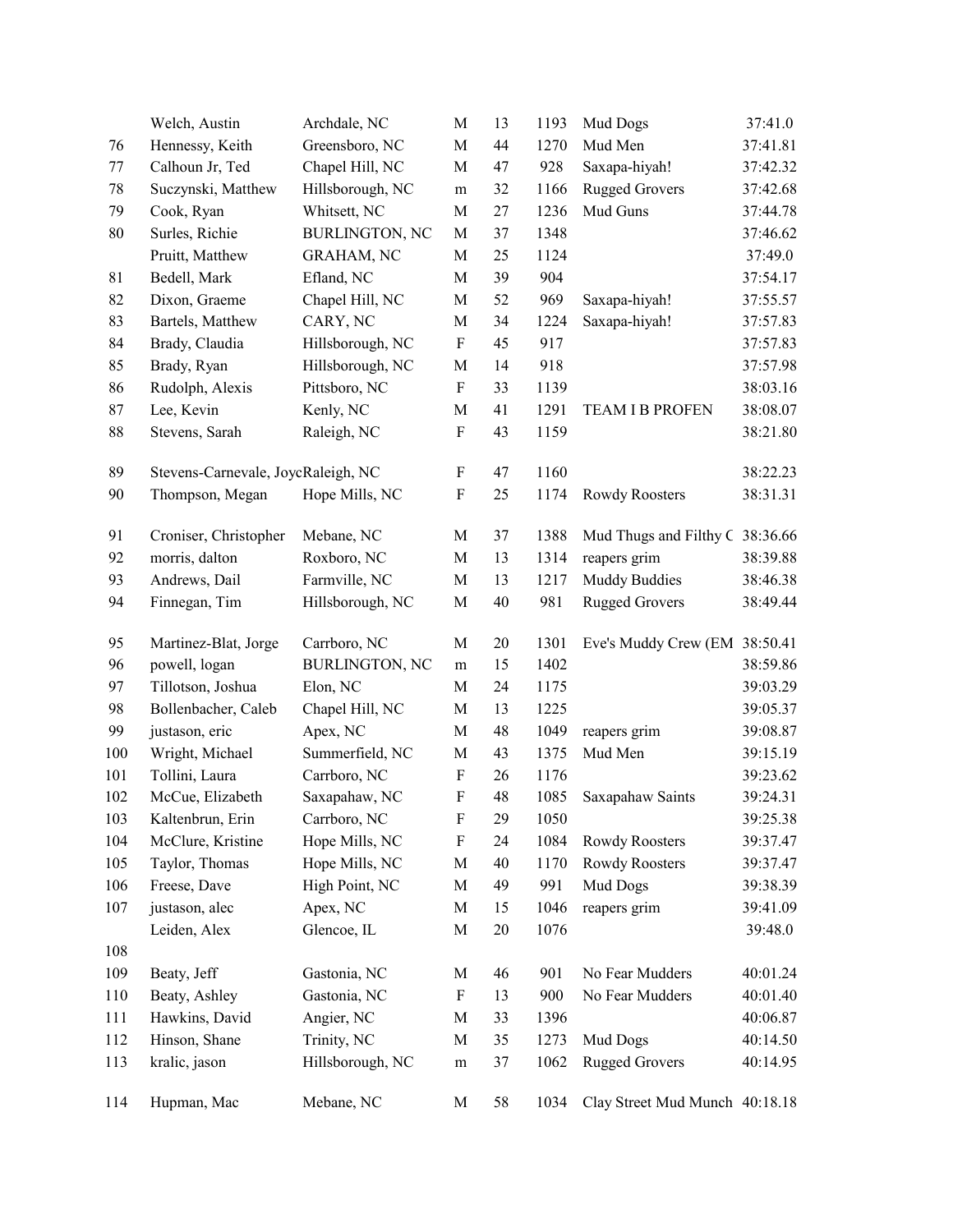| 115 | Hupman, sonya      | Mebane, NC            | $\boldsymbol{\mathrm{F}}$ | 43 | 1035 | Clay Street Mud Munch 40:18.60  |          |
|-----|--------------------|-----------------------|---------------------------|----|------|---------------------------------|----------|
| 116 | Roe, Laura         | Chapel Hill, NC       | $\boldsymbol{\mathrm{F}}$ | 39 | 1133 |                                 | 40:54.06 |
| 117 | Logan, Kyle        | Greenville, NC        | M                         | 39 | 1383 | <b>Muddy Buddies</b>            | 40:59.81 |
| 118 | Latham, Will       | West End, NC          | $\mathbf M$               | 24 | 1075 | Mud Thugs and Filthy C 41:05.75 |          |
| 119 | Howard, Jacob      | Mebane, NC            | M                         | 15 | 1030 | Mud Thugs and Filthy C 41:08.25 |          |
| 120 | laures, april      | Chapel Hill, NC       | $\boldsymbol{\mathrm{F}}$ | 52 | 1290 | Mud Puddles                     | 41:08.57 |
| 121 | Ruben, Molly       | Carrboro, NC          | F                         | 26 | 1037 |                                 | 41:09.35 |
| 122 | Walker, Lauren     | Hillsborough, NC      | $\boldsymbol{\mathrm{F}}$ | 37 | 1190 | <b>Rugged Grovers</b>           | 41:21.98 |
| 123 | Ghazarian, Talene  | Chapel Hill, NC       | $\boldsymbol{\mathrm{F}}$ | 24 | 997  |                                 | 41:30.60 |
| 124 | Vanderwoude, Phil  | Chapel Hill, NC       | $\mathbf M$               | 44 | 1184 | <b>Rugged Grovers</b>           | 41:31.20 |
| 125 | Brick, Jessye      | Carrboro, NC          | ${\bf F}$                 | 25 | 920  |                                 | 41:31.54 |
| 126 | Westbrooks, Jeff   | Mebane, NC            | M                         | 36 | 1197 | Mud Thugs and Filthy C          | 41:39.33 |
| 127 | Haldane, Astrid    | Pompano Beach, FL     | $\mathbf F$               | 45 | 1010 |                                 | 41:45.60 |
|     | Harbour, Brian     | Ruffin, NC            | M                         | 25 | 1263 |                                 | 41:48.0  |
| 128 | Crespo, Roberto    | Haw River, NC         | M                         | 44 | 957  | Doing It Dirty                  | 41:50.29 |
| 129 | Gann, Eric         | Eden, NC              | $\mathbf M$               | 26 | 1254 | Team Wrangler                   | 41:51.28 |
| 130 | Qualter, Keith     | Raleigh, NC           | M                         | 40 | 1331 | <b>Infidelity Avengers</b>      | 41:51.31 |
| 131 | Kelly, Glen        | GRAHAM, NC            | M                         | 36 | 1056 | <b>Runnin Dirty</b>             | 41:54.03 |
| 132 | Freese, Samantha   | High Point, NC        | $\boldsymbol{\mathrm{F}}$ | 24 | 992  | Mud Dogs                        | 41:54.11 |
| 133 | Semmelmann, Jamie  | Charlotte, NC         | F                         | 32 | 1393 | Fun in the Mud                  | 41:54.25 |
| 134 | McCarthy, Ryan     | Apex, NC              | $\mathbf M$               | 14 | 1304 |                                 | 41:54.87 |
| 135 | McCarthy, Cyndy    | Apex, NC              | ${\bf F}$                 | 42 | 1303 |                                 | 41:55.21 |
| 136 | morris, kimberly   | Roxboro, NC           | F                         | 41 | 1316 | reapers grim                    | 42:04.43 |
| 137 | Case, Amber        | Durham, NC            | F                         | 30 | 931  | Mud Sweat and Beers             | 42:06.79 |
| 138 | McJunkin, Meredith | Saxapahaw, NC         | $\boldsymbol{\mathrm{F}}$ | 14 | 1090 | NC National Guard               | 42:09.57 |
| 139 | King, Regan        | Raleigh, NC           | $\boldsymbol{\mathrm{F}}$ | 35 | 1397 |                                 | 42:11.46 |
| 140 | Kyzer, Kathleen    | <b>GRAHAM, NC</b>     | $\boldsymbol{\mathrm{F}}$ | 53 | 1069 | Concord United                  | 42:13.11 |
| 141 | Thomas, Jason      | <b>BURLINGTON, NC</b> | M                         | 41 | 1353 |                                 | 42:14.80 |
| 142 | Lopez, Destiny     | Carrboro, NC          | F                         | 37 | 1296 |                                 | 42:16.93 |
| 143 | Ashley, Jeremy     | <b>GRAHAM, NC</b>     | $\mathbf M$               | 33 | 893  | <b>Runnin Dirty</b>             | 42:19.06 |
| 144 | Wells, Aidan       | Raleigh, NC           | M                         | 14 | 1359 | Justice League                  | 42:25.69 |
| 145 | Kronbergs, Kevin   | <b>BURLINGTON, NC</b> | M                         | 38 | 1066 | <b>Runnin Dirty</b>             | 42:28.32 |
| 146 | Ashley, Jason      | Whitsett, NC          | M                         | 33 | 892  | <b>Runnin Dirty</b>             | 42:40.39 |
| 147 | Edwards, Johnny    | Parkton, NC           | M                         | 38 | 976  | <b>TEAM I B PROFEN</b>          | 42:44.33 |
| 148 | Howard, Jace       | Cary, NC              | M                         | 39 | 1275 | Mud Monkeys                     | 42:46.38 |
| 149 | Baker, Samantha    | DURHAM, NC            | $\boldsymbol{\mathrm{F}}$ | 13 | 897  |                                 | 42:50.93 |
| 150 | lambeth, anitra    | <b>BURLINGTON, NC</b> | F                         | 37 | 1289 | <b>Runnin Dirty</b>             | 42:52.89 |
| 151 | Davis, Jon         | Durham, NC            | m                         | 31 | 1394 |                                 | 42:56.86 |
| 152 | Baker, Jay         | DURHAM, NC            | M                         | 46 | 895  |                                 | 42:58.89 |
| 153 | Cotton, Joseph     | Dunn, NC              | M                         | 40 | 951  | <b>TEAM I B PROFEN</b>          | 43:10.25 |
| 154 | Stevenson, Mark    | Hillsborough, NC      | $\mathbf M$               | 41 | 1162 | <b>Rugged Grovers</b>           | 43:17.05 |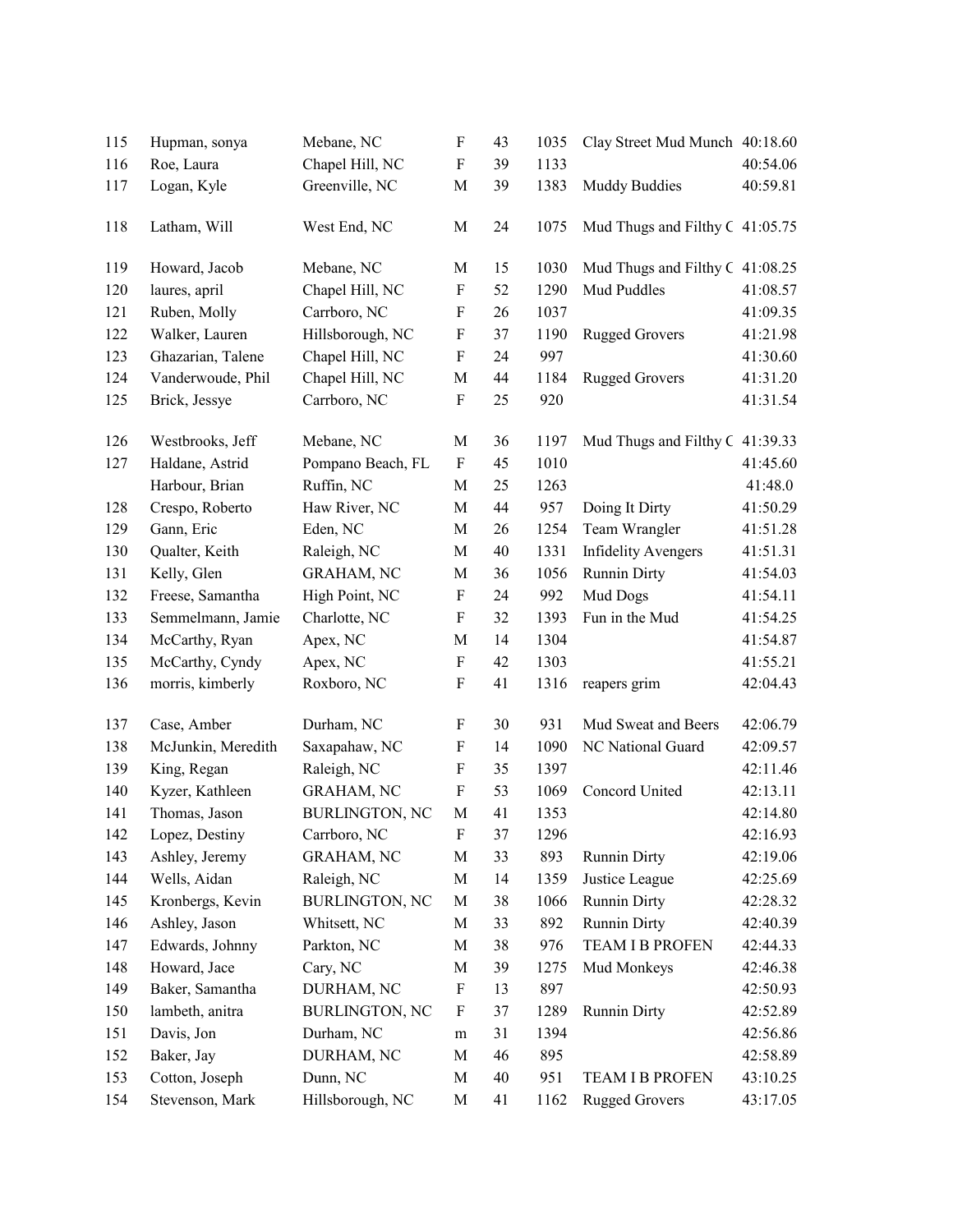| 155 | Osborne, Shane                      | Durham, NC        | $\mathbf M$               | 29 | 1110 | Honey Badgers                   | 43:20.48 |
|-----|-------------------------------------|-------------------|---------------------------|----|------|---------------------------------|----------|
| 156 | Howard, Cheryl                      | Cary, NC          | $\boldsymbol{\mathrm{F}}$ | 32 | 1274 | Mud Monkeys                     | 43:26.26 |
| 157 | Smith, Beverly                      | Mebane, NC        | $\boldsymbol{F}$          | 41 | 1154 |                                 | 43:27.11 |
| 158 | Fowlkes, Jon                        | Gibsonville, NC   | M                         | 37 | 989  | Mud Butts                       | 43:29.32 |
| 159 | Parsley, Jacob                      | Liberty, NC       | $\mathbf M$               | 34 | 1115 | Dirtballs                       | 43:30.23 |
| 160 | Kenny, Justin                       | Chapel Hill, NC   | $\mathbf M$               | 24 | 1057 | Dirtballs                       | 43:32.66 |
| 161 | merritt, delana                     | Fayetteville, NC  | $\boldsymbol{\mathrm{F}}$ | 38 | 1093 |                                 | 43:38.58 |
| 162 | Kubas, Kenneth                      | RALEIGH, NC       | $\mathbf M$               | 44 | 1068 |                                 | 43:46.18 |
| 163 | berge, patricia                     | Hillsborough, NC  | $\boldsymbol{\mathrm{F}}$ | 38 | 909  | <b>Rugged Grovers</b>           | 43:51.87 |
| 164 | House, Myles                        | Carrboro, NC      | $\mathbf F$               | 14 | 1028 | The C-Team                      | 43:55.89 |
| 165 | Young, Nick                         | Chapel Hill, NC   | $\mathbf M$               | 14 | 1377 | The C-Team                      | 43:58.44 |
| 166 | Truesdell, Meghan                   | Carrboro, NC      | ${\bf F}$                 | 38 | 1178 | The C-Team                      | 43:58.72 |
| 167 | Manuszak, Diane                     | Thomasville, NC   | $\boldsymbol{\mathrm{F}}$ | 41 | 1082 | Mud Dogs                        | 44:00.68 |
| 168 | Blalock, Katie                      | CARY, NC          | $\boldsymbol{F}$          | 41 | 914  | Swampfoxxes                     | 44:08.58 |
| 169 | Cole, Allen                         | Mebane, NC        | $\mathbf M$               | 37 | 944  |                                 | 44:16.72 |
| 170 | mews, randy                         | Raleigh, NC       | m                         | 48 | 1311 | Johnny's Gone Fishing           | 44:17.42 |
| 171 | Aldridge, Roger                     | <b>GRAHAM, NC</b> | $\mathbf M$               | 39 | 886  | Doing It Dirty                  | 44:17.91 |
| 172 | Gwynn, Jesse                        | Burlington, NC    | M                         | 40 | 1258 | Mud Butts                       | 44:26.58 |
| 173 | Wiley, David                        | Mebane, NC        | M                         | 48 | 1204 | Doing It Dirty                  | 44:27.00 |
| 174 | Readling, Leah                      | Holly Springs, NC | $\boldsymbol{\mathrm{F}}$ | 36 | 1126 |                                 | 44:27.03 |
| 175 | Readling, Robert                    | Holly Springs, NC | $\mathbf M$               | 36 | 1127 |                                 | 44:27.20 |
| 176 | Crespo, Sharon                      | Haw River, NC     | $\boldsymbol{\mathrm{F}}$ | 38 | 958  | Doing It Dirty                  | 44:33.51 |
| 177 | Saunders, James                     | Mebane, NC        | $\mathbf M$               | 41 | 1144 | Mud Thugs and Filthy C 44:36.86 |          |
| 178 | house, tara                         | Carrboro, NC      | $\mathbf f$               | 42 | 1029 | The C-Team                      | 44:38.11 |
| 179 | Porterfield, Christopher GRAHAM, NC |                   | M                         | 27 | 1328 |                                 | 44:41.90 |
| 180 | McDonald, Brittany                  | Bahama, NC        | $\boldsymbol{\mathrm{F}}$ | 23 | 1086 |                                 | 44:42.98 |
| 181 | Nelson, Patrick                     | Hillsborough, NC  | $\mathbf M$               | 28 | 1106 | <b>Honey Badgers</b>            | 44:46.62 |
| 182 | Cruz, Lauren                        | Durham, NC        | $\boldsymbol{\mathrm{F}}$ | 25 | 960  | <b>Honey Badgers</b>            | 44:55.01 |
| 183 | Young, Deborah                      | Chapel Hill, NC   | ${\bf F}$                 | 49 | 1376 | The C-Team                      | 44:55.42 |
| 184 | bellavance, jason                   | Pittsboro, NC     | $\mathbf M$               | 31 | 905  | <b>Honey Badgers</b>            | 44:55.53 |
| 185 | Morgan, Duncan                      | Carrboro, NC      | $\mathbf M$               | 41 | 1102 | The C-Team                      | 44:56.17 |
| 186 | Wagner, John                        | Mebane, NC        | M                         | 43 | 1355 | Honey Badgers                   | 44:56.73 |
| 187 | Graham, Laurie                      | Chapel Hill, NC   | $\boldsymbol{\mathrm{F}}$ | 25 | 1005 |                                 | 44:57.18 |
| 188 | Whyte, Courtney                     | Durham, NC        | $\mathbf F$               | 27 | 1202 | Honey Badgers                   | 44:57.29 |
| 189 | Cruz, Jillian                       | Durham, NC        | $\mathbf F$               | 28 | 959  | Honey Badgers                   | 44:57.77 |
| 190 | Bellavance, Terra'                  | Pittsboro, NC     | $\mathbf F$               | 32 | 906  | Honey Badgers                   | 44:58.26 |
| 191 | Stevenson, Eleanor                  | Hillsborough, NC  | $\boldsymbol{\mathrm{F}}$ | 39 | 1161 | <b>Rugged Grovers</b>           | 44:59.52 |
| 192 | Hall, Rebecca                       | Burlington, NC    | F                         | 33 | 1012 | Mud Butts                       | 45:13.82 |
| 193 | Miller, Scott                       | <b>GRAHAM, NC</b> | M                         | 40 | 1098 |                                 | 45:15.06 |
| 194 | Wilson, Ivy                         | Reidsville, NC    | $\boldsymbol{\mathrm{F}}$ | 30 | 1208 |                                 | 45:15.98 |
| 195 | Saucier, Darrell                    | Weaverville, NC   | $\mathbf M$               | 48 | 1142 |                                 | 45:16.81 |
| 196 | Tarquini, Maureen                   | Cary, NC          | $\boldsymbol{\mathrm{F}}$ | 49 | 1167 | Mud Sweat and Beers             | 45:19.60 |
|     |                                     |                   |                           |    |      |                                 |          |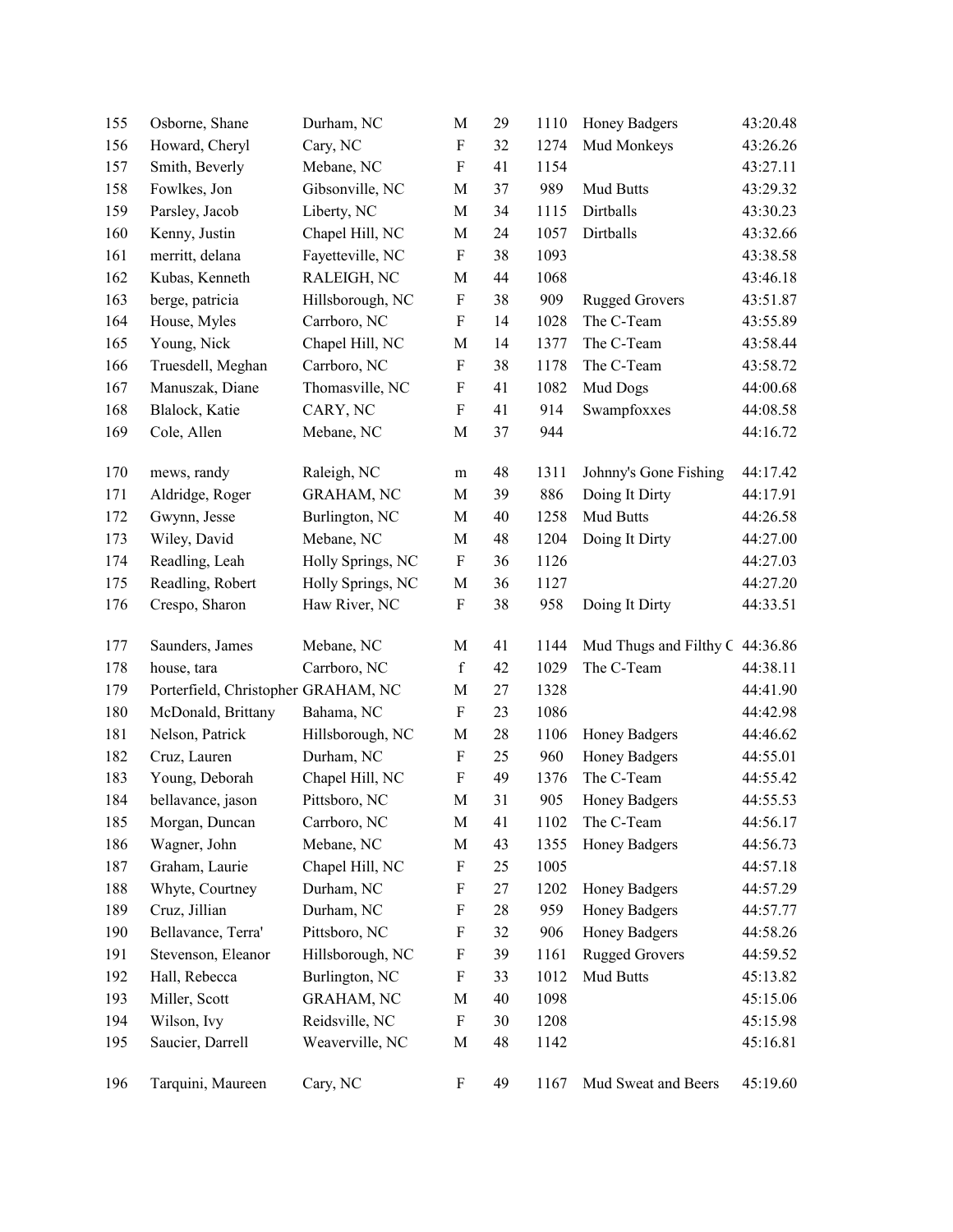| 197 | Ovanna, William     | WAKE FOREST, NC       | M                         | 44 | 1111 | Mud Sweat and Beers            | 45:19.98 |
|-----|---------------------|-----------------------|---------------------------|----|------|--------------------------------|----------|
| 198 | morris, e           | Roxboro, NC           | $\mathbf M$               | 45 | 1315 | reapers grim                   | 45:22.95 |
| 199 | bouchon, abby       | Raleigh, NC           | $\mathbf f$               | 21 | 1227 | Eve's Muddy Crew (EM 45:23.00  |          |
| 200 | Balta, Ana          | Chapel Hill, NC       | $\boldsymbol{\mathrm{F}}$ | 20 | 1222 | Eve's Muddy Crew (EM 45:24.15  |          |
| 201 | sherwood, evan      | Chapel Hill, NC       | M                         | 19 | 1339 | Eve's Muddy Crew (EM 45:24.35  |          |
| 202 | Daniels, Thomas     | Durham, NC            | $\mathbf M$               | 22 | 1239 |                                | 45:24.44 |
| 203 | Walsh, Sara         | Chapel Hill, NC       | ${\bf F}$                 | 19 | 1357 |                                | 45:24.81 |
| 204 | Harrelson, Paige    | Raleigh, NC           | $\boldsymbol{\mathrm{F}}$ | 20 | 1264 | Eve's Muddy Crew (EM 45:24.85  |          |
| 205 | sherwood, landon    | West End, NC          | M                         | 19 | 1340 | Eve's Muddy Crew (EM 45:25.35  |          |
| 206 | Sutton, Brooks      | Greenville, NC        | $\mathbf M$               | 30 | 1349 | <b>Muddy Buddies</b>           | 45:28.33 |
| 207 | Andrews, Dan        | Farmville, NC         | $\mathbf M$               | 45 | 1218 | <b>Muddy Buddies</b>           | 45:28.53 |
| 208 | Perry, James        | <b>BURLINGTON, NC</b> | M                         | 37 | 1117 |                                | 45:29.39 |
| 209 | Wheaton, Kimberly   | DURHAM, NC            | $\boldsymbol{\mathrm{F}}$ | 43 | 1365 |                                | 45:39.91 |
| 210 | <b>BAKER, MARK</b>  | Mebane, NC            | M                         | 35 | 896  | Firestorm                      | 45:48.04 |
| 211 | Makovejeva, Viljena | RALEIGH, NC           | $\boldsymbol{\mathrm{F}}$ | 28 | 1081 | <b>Rugged Grovers</b>          | 45:49.14 |
| 212 | Clevenger, Wayne    | Mebane, NC            | $\mathbf M$               | 48 | 941  | Doing It Dirty                 | 45:51.74 |
| 213 | Stingone, Jeanette  | Chapel Hill, NC       | $\boldsymbol{\mathrm{F}}$ | 32 | 1163 | <b>Rugged Grovers</b>          | 45:52.66 |
| 214 | salazar, rod        | <b>BURLINGTON, NC</b> | m                         | 29 | 1338 |                                | 45:54.05 |
| 215 | Sutton, Crystal     | Greenville, NC        | $\boldsymbol{\mathrm{F}}$ | 28 | 1350 | <b>Muddy Buddies</b>           | 45:54.58 |
| 216 | Hilligrass, Bhavna  | Mebane, NC            | $\boldsymbol{\mathrm{F}}$ | 35 | 1022 |                                | 46:10.78 |
| 217 | Walker, Shane       | Lumberton, NC         | $\mathbf M$               | 25 | 1356 |                                | 46:19.09 |
| 218 | Neville, Kacie      | Chapel Hill, NC       | $\boldsymbol{\mathrm{F}}$ | 21 | 1108 |                                | 46:20.79 |
| 219 | Nielsen, Saxony     | Chapel Hill, NC       | F                         | 21 | 1319 |                                | 46:20.99 |
| 220 | Boyes, courtney     | Fort Bragg, NC        | $\boldsymbol{\mathrm{F}}$ | 20 | 1228 |                                | 46:22.33 |
| 221 | Long, Shawnette     | Fayetteville, NC      | $\boldsymbol{\mathrm{F}}$ | 28 | 1295 |                                | 46:23.36 |
| 222 | Lange, Stacey       | Chapel Hill, NC       | $\boldsymbol{\mathrm{F}}$ | 34 | 1073 | Mud Mommas                     | 46:27.06 |
| 223 | Lokitz, Michele     | Chapel Hill, NC       | ${\bf F}$                 | 38 | 1078 | Mud Mommas                     | 46:27.07 |
| 224 | Becknell, Gretchen  | <b>GRAHAM, NC</b>     | $\boldsymbol{\mathrm{F}}$ | 33 | 902  |                                | 46:35.08 |
| 225 | Farmer, Erica       | Chapel Hill, NC       | $\boldsymbol{\mathrm{F}}$ | 36 | 1246 | Mud Mercenaries                | 46:47.44 |
| 226 | Helpingstine, Beth  | Chapel Hill, NC       | $\boldsymbol{\mathrm{F}}$ | 50 | 1020 | Mud Mercenaries                | 46:49.29 |
| 227 | Andersson, Mark     | Chapel Hill, NC       | M                         | 37 | 890  | Mud Mercenaries                | 46:51.83 |
| 228 | Poms, Craig         | Chapel Hill, NC       | M                         | 51 | 1121 | Saxapa-hiyah!                  | 46:55.32 |
| 229 | justason, brooke    | Apex, NC              | $\boldsymbol{\mathrm{F}}$ | 13 | 1048 | reapers grim                   | 46:55.65 |
| 230 | Krawczyk, Jack      | Mebane, NC            | M                         | 49 | 1064 | Clay Street Mud Munch 46:59.61 |          |
| 231 | Riley, Mike         | Durham, NC            | M                         | 47 | 1132 | Saxapa-hiyah!                  | 47:04.08 |
|     | Fox, Beth           | Durham, NC            | F                         | 47 | 990  |                                | 47:04.08 |
| 232 | Dixon, Iain         | Chapel Hill, NC       | M                         | 14 | 970  | Saxapa-hiyah!                  | 47:08.08 |
| 233 | Gerringer, Tammy    | Elon, NC              | $\boldsymbol{\mathrm{F}}$ | 44 | 996  |                                | 47:09.74 |
| 234 | Stephens, Matt      | <b>GRAHAM, NC</b>     | $\mathbf M$               | 41 | 1344 |                                | 47:11.29 |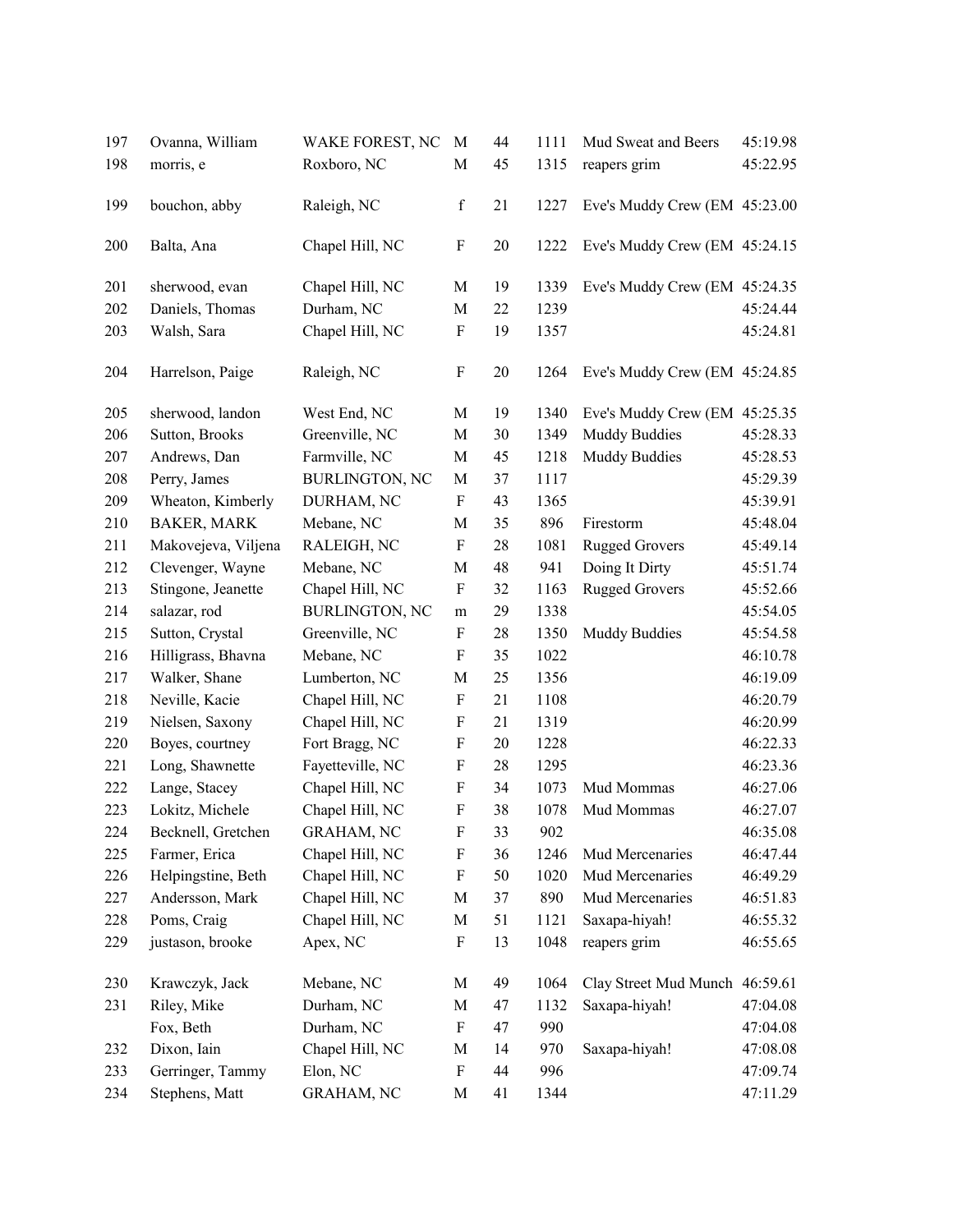| 235 | Bartels, Erin       | CARY, NC              | F                         | 35     | 899  | Saxapa-hiyah!                  | 47:16.07 |
|-----|---------------------|-----------------------|---------------------------|--------|------|--------------------------------|----------|
| 236 | Stephens, Jackie    | <b>GRAHAM, NC</b>     | $\mathbf F$               | 44     | 1343 |                                | 47:24.27 |
| 237 | VanSpybrook, David  | Raleigh, NC           | $\mathbf M$               | 37     | 1354 |                                | 47:27.82 |
|     |                     |                       |                           |        |      |                                | 47:28.30 |
| 238 | Clayton, Cassady    | <b>GRAHAM, NC</b>     | $\boldsymbol{F}$          | 33     | 1233 | The Mud Commanders             |          |
| 239 | WELLS, Christa      | Raleigh, NC           | $\boldsymbol{F}$          | 39     | 1360 |                                | 47:29.13 |
| 240 | Wells, Tobin        | Raleigh, NC           | m                         | 41     | 1362 | Justice League                 | 47:29.29 |
| 241 | Koehler, Sue        | Raleigh, NC           | $\boldsymbol{\mathrm{F}}$ | 43     | 1288 | Justice League                 | 47:29.47 |
| 242 | Koehler, Frank      | Raleigh, NC           | M                         | 45     | 1287 | Justice League                 | 47:29.61 |
| 243 | grant, missy        | WAKE FOREST, NC       | $\boldsymbol{\mathrm{F}}$ | 43     | 1257 | Justice League                 | 47:29.87 |
| 244 | grant, carl         | WAKE FOREST, NC       | $\mathbf M$               | 45     | 1256 | Justice League                 | 47:31.88 |
| 245 | Evans, Hunter       | Fayetteville, NC      | $\mathbf M$               | 28     | 978  | <b>TEAM I B PROFEN</b>         | 47:32.14 |
| 246 | Young, Caitlin      | Fayetteville, NC      | $\boldsymbol{\mathrm{F}}$ | 29     | 1212 | TEAM I B PROFEN                | 47:36.10 |
| 247 | Foushee Jr, Terry   | Mebane, NC            | M                         | 49     | 988  | Clay Street Mud Munch          | 47:42.50 |
| 248 | Hulsey, Richard     | Hampstead, NC         | M                         | 41     | 1033 | <b>TEAM I B PROFEN</b>         | 47:43.82 |
| 249 | Rogers, Joel        | CARY, NC              | $\mathbf M$               | 26     | 1134 |                                | 47:44.93 |
| 250 | Rogers, Sarah       | CARY, NC              | $\mathbf F$               | 26     | 1135 |                                | 47:44.97 |
| 251 | Bradsher, Michael   | Roxboro, NC           | $\mathbf M$               | $40\,$ | 916  |                                | 47:48.47 |
| 252 | Spitzley, Jessie    | RALEIGH, NC           | $\boldsymbol{\mathrm{F}}$ | 22     | 1158 | <b>Dirty Deputies</b>          | 48:14.00 |
| 253 | Petrilino, Randi    | RALEIGH, NC           | $\boldsymbol{\mathrm{F}}$ | 22     | 1118 | <b>Dirty Deputies</b>          | 48:14.19 |
| 254 | Eckelberry, Bob     | Mebane, NC            | M                         | 43     | 1244 |                                | 48:20.16 |
| 255 | Fiske, Samantha     | Chapel Hill, NC       | ${\bf F}$                 | 38     | 984  | Saxapa-hiyah!                  | 48:22.31 |
| 256 | Andrews, Dawson     | Farmville, NC         | $\mathbf M$               | 15     | 1219 | <b>Muddy Buddies</b>           | 48:22.98 |
| 257 | Piner, Melisa       | Winterville, NC       | $\boldsymbol{\mathrm{F}}$ | 28     | 1119 | <b>Muddy Buddies</b>           | 48:26.98 |
| 258 | Aldridge, Christine | Mebane, NC            | F                         | 37     | 885  | Doing It Dirty                 | 48:27.04 |
| 259 | Moricle, Melissa    | Mebane, NC            | $\boldsymbol{\mathrm{F}}$ | 38     | 1103 |                                | 48:28.26 |
| 260 | Regan, Brian        | asheboro, NC          | $\mathbf M$               | 43     | 1129 | <b>TEAM I B PROFEN</b>         | 48:29.30 |
|     |                     |                       |                           |        |      |                                |          |
| 261 | Foushee, Luke       | Mebane, NC            | M                         | 13     | 987  | Clay Street Mud Munch 48:31.19 |          |
| 262 | Dixon, Nathan       | Chapel Hill, NC       | $\mathbf M$               | 13     | 971  | Saxapa-hiyah!                  | 48:36.07 |
| 263 | Dixon, Elise        | Chapel Hill, NC       | ${\bf F}$                 | 14     | 968  | Saxapa-hiyah!                  | 48:41.34 |
| 264 | Lane, Herbert       | Wendell, NC           | M                         | 37     | 1071 |                                | 48:47.78 |
| 265 | Lane, Leigh         | Wendell, NC           | $\boldsymbol{\mathrm{F}}$ | 34     | 1072 |                                | 48:48.30 |
| 266 | McCurry, Chais      | Durham, NC            | M                         | 29     | 1306 |                                | 48:48.80 |
| 267 | mccurry, rachel     | Durham, NC            | $\mathbf f$               | 30     | 1307 |                                | 48:49.34 |
| 268 | Thomas, Scott       | Durham, NC            | M                         | 38     | 1173 | Swampfoxxes                    | 48:51.31 |
| 269 | Cline, Barbara      | CARY, NC              | $\boldsymbol{\mathrm{F}}$ | 49     | 942  | Swampfoxxes                    | 48:52.06 |
| 270 | Faucette, Brian     | <b>BURLINGTON, NC</b> | M                         | 35     | 1248 |                                | 48:53.05 |
| 271 | Bennett, Cindy      | Elon, NC              | F                         | 47     | 907  |                                | 48:55.07 |
| 272 | West, John          | Zebulon, NC           | M                         | 30     | 1384 |                                | 48:55.09 |
| 273 | Vecchione, Thomas   | <b>BURLINGTON, NC</b> | M                         | 46     | 1186 | <b>Super Poopers</b>           | 48:55.60 |
| 274 | Solomon, Kim        | Chapel Hill, NC       | $\boldsymbol{\mathrm{F}}$ | 43     | 1341 | Southside Strength             | 49:03.75 |
| 275 | Vecchione, Jessica  | <b>BURLINGTON, NC</b> | $\boldsymbol{\mathrm{F}}$ | 42     | 1185 | <b>Super Poopers</b>           | 49:05.92 |
| 276 | adams, stephanie    | Chapel Hill, NC       | F                         | 42     | 1378 | Southside Strength             | 49:06.07 |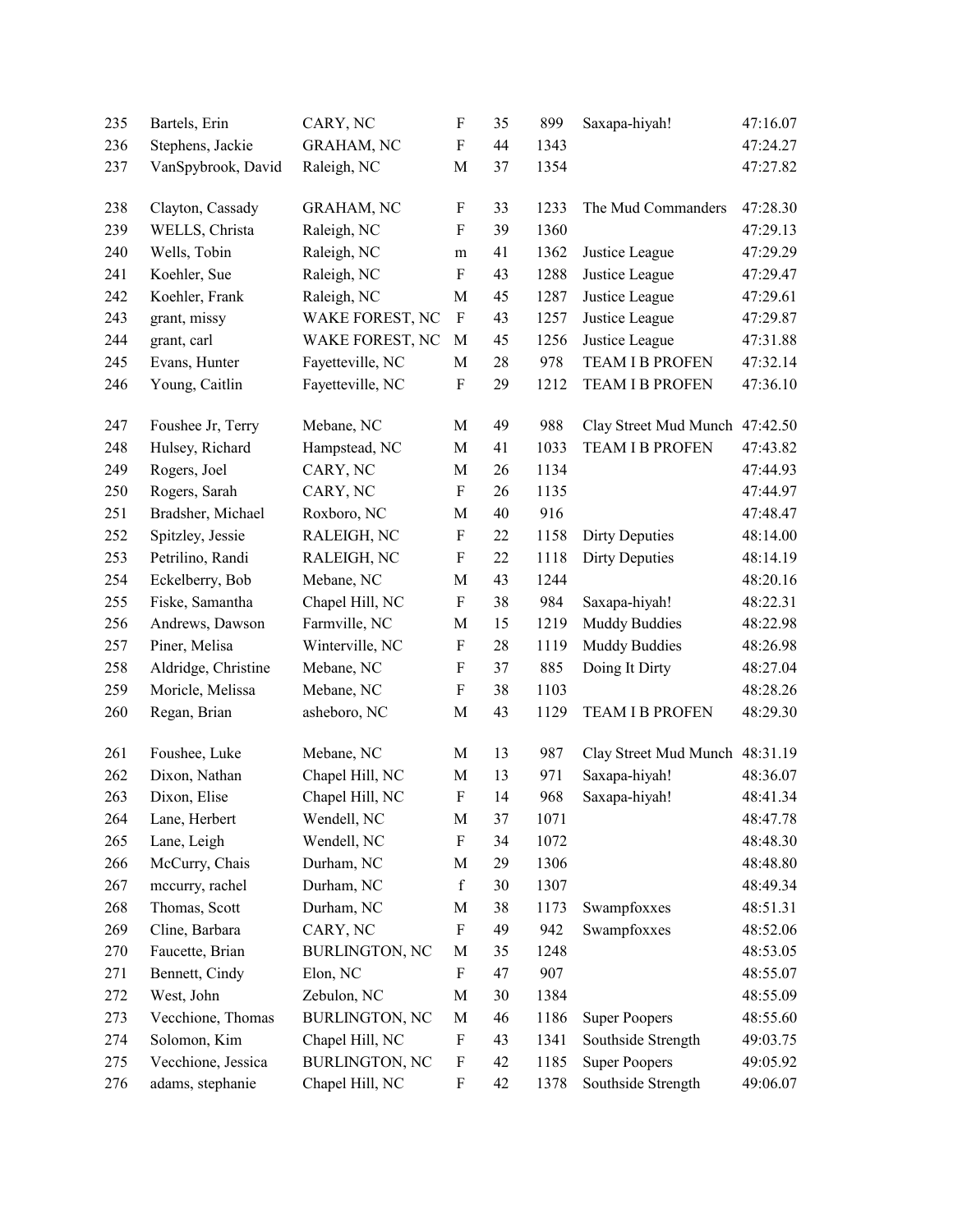| 277 | Chasnis, benjamin   | <b>BURLINGTON, NC</b> | M                         | 36     | 937  |                                | 49:09.64 |
|-----|---------------------|-----------------------|---------------------------|--------|------|--------------------------------|----------|
| 278 | Chasnis, karen      | <b>BURLINGTON, NC</b> | $\boldsymbol{\mathrm{F}}$ | 31     | 938  |                                | 49:16.83 |
| 279 | Matos, Christopher  | Deep Run, NC          | M                         | 45     | 1083 | <b>TEAM I B PROFEN</b>         | 49:21.97 |
| 280 | Duprey, Joe         | CARY, NC              | M                         | 35     | 974  | Swampfoxxes                    | 49:24.07 |
| 281 | Steese, Stephen     | Roxboro, NC           | M                         | 34     | 1342 | 51-50                          | 49:25.59 |
| 282 | Krawczyk III, John  | Mebane, NC            | M                         | 16     | 1065 | Clay Street Mud Munch 49:26.70 |          |
| 283 | Clevenger, Joanne   | Mebane, NC            | $\mathbf F$               | 45     | 940  | Doing It Dirty                 | 49:27.17 |
| 284 | Foushee, Jake       | Mebane, NC            | M                         | 15     | 986  | Clay Street Mud Munch 49:27.26 |          |
| 285 | Carlton, Kirsten    | Mebane, NC            | F                         | 15     | 929  | Clay Street Mud Munch 49:27.43 |          |
| 286 | Hart, John          | Chapel Hill, NC       | M                         | 47     | 1379 | Southside Strength             | 49:41.38 |
| 287 | Whitaker, Tony      | Hillsborough, NC      | M                         | 50     | 1201 | Fugitives                      | 49:45.52 |
| 288 | Whitaker, Sally     | Hillsborough, NC      | $\boldsymbol{\mathrm{F}}$ | 36     | 1200 | Fugitives                      | 49:45.75 |
| 289 | Collier', Michael   | Rocky Point, NC       | M                         | 41     | 946  | <b>TEAM I B PROFEN</b>         | 49:53.93 |
| 290 | Collier, Kristina   | Rocky Point, NC       | $\boldsymbol{\mathrm{F}}$ | 14     | 945  | TEAM I B PROFEN                | 49:54.32 |
| 291 | Zachary, Kyle       | Fuquay-Varina, NC     | $\mathbf M$               | 26     | 1214 |                                | 50:05.75 |
| 292 | Zachary, Courtney   | Fuquay-Varina, NC     | $\boldsymbol{\mathrm{F}}$ | 26     | 1213 |                                | 50:08.17 |
| 293 | Evans, Matt         | Southern Pines, NC    | M                         | 41     | 1389 | Circus Midgets                 | 50:12.08 |
| 294 | Comer, Morgan       | Bennett, NC           | F                         | 31     | 1387 | <b>Circus Midgets</b>          | 50:12.28 |
| 295 | Kenyon, Dana        | Efland, NC            | $\mathbf M$               | 39     | 1285 |                                | 50:23.29 |
| 296 | Faucette, BIll      | <b>BURLINGTON, NC</b> | $\mathbf M$               | 60     | 1247 |                                | 50:35.51 |
| 297 | Craver, Terri       | Greensboro, NC        | $\boldsymbol{\mathrm{F}}$ | 44     | 953  | Mud Butts                      | 50:41.59 |
| 298 | wells, jenine       | Raleigh, NC           | $\mathbf F$               | $28\,$ | 1196 | Runnin amuck                   | 50:43.35 |
| 299 | Hartwick, Jeff      | Apex, NC              | M                         | 39     | 1016 | Runnin amuck                   | 50:47.83 |
| 300 | Rambusch, Elizabeth | Chapel Hill, NC       | $\boldsymbol{\mathrm{F}}$ | 38     | 1125 | Honey Badgers                  | 51:20.15 |
| 301 | Miller, Cathy       | GRAHAM, NC            | $\boldsymbol{\mathrm{F}}$ | 53     | 1096 |                                | 51:33.57 |
| 302 | Johnson, Andrew     | Durham, NC            | M                         | 33     | 1041 | Honey Badgers                  | 51:35.77 |
| 303 | Johnson, Leslie     | Durham, NC            | F                         | 33     | 1042 | Honey Badgers                  | 51:35.81 |
| 304 | Dillon, Wendi       | Virginia Beach, VA    | $\boldsymbol{\mathrm{F}}$ | 36     | 967  |                                | 52:04.60 |
| 305 | Sturgill, Kelly     | Huntersville, NC      | $\boldsymbol{\mathrm{F}}$ | 41     | 1347 | The H-5 Nashties               | 52:04.64 |
| 306 | Michaels, Nicole    | <b>BURLINGTON, NC</b> | F                         | 36     | 1094 |                                | 52:04.81 |
| 307 | Nash, Jeffrey       | Monroe, NC            | М                         | 41     | 1317 | The H-5 Nashties               | 52:05.32 |
| 308 | Anderson, Leah      | Pittsboro, NC         | $\boldsymbol{\mathrm{F}}$ | 18     | 889  | Saxapa-hiyah!                  | 52:06.57 |
| 309 | Miller, Carrie      | Bahama, NC            | F                         | 30     | 1095 |                                | 52:14.85 |
| 310 | griffin, stephanie  | Pittsboro, NC         | F                         | 39     | 1009 |                                | 52:29.52 |
| 311 | DeMauro, Kimberly   | Mebane, NC            | F                         | 39     | 964  | Salem Mud Slingers             | 52:49.84 |
| 312 | Becmer, Brian       | <b>GRAHAM, NC</b>     | M                         | 41     | 903  |                                | 52:50.68 |
| 313 | Collins, Lynn       | Mebane, NC            | $\boldsymbol{\mathrm{F}}$ | 48     | 948  |                                | 53:27.93 |
| 314 | Krawczyk, Anna      | Mebane, NC            | F                         | 13     | 1063 | Clay Street Mud Munch 53:28.31 |          |
| 315 | Clayton II, Billy   | Burlington, NC        | M                         | 45     | 1235 |                                | 53:39.36 |
|     | Clayton, Chandler   | <b>BURLINGTON, NC</b> | M                         | 99     | 1234 |                                | 53:39.36 |
| 316 | Vanderwoude, Luke   | Chapel Hill, NC       | M                         | 13     | 1183 | <b>Rugged Grovers</b>          | 53:47.67 |
| 317 | justason, barbara   | Apex, NC              | F                         | 46     | 1047 | reapers grim                   | 53:57.01 |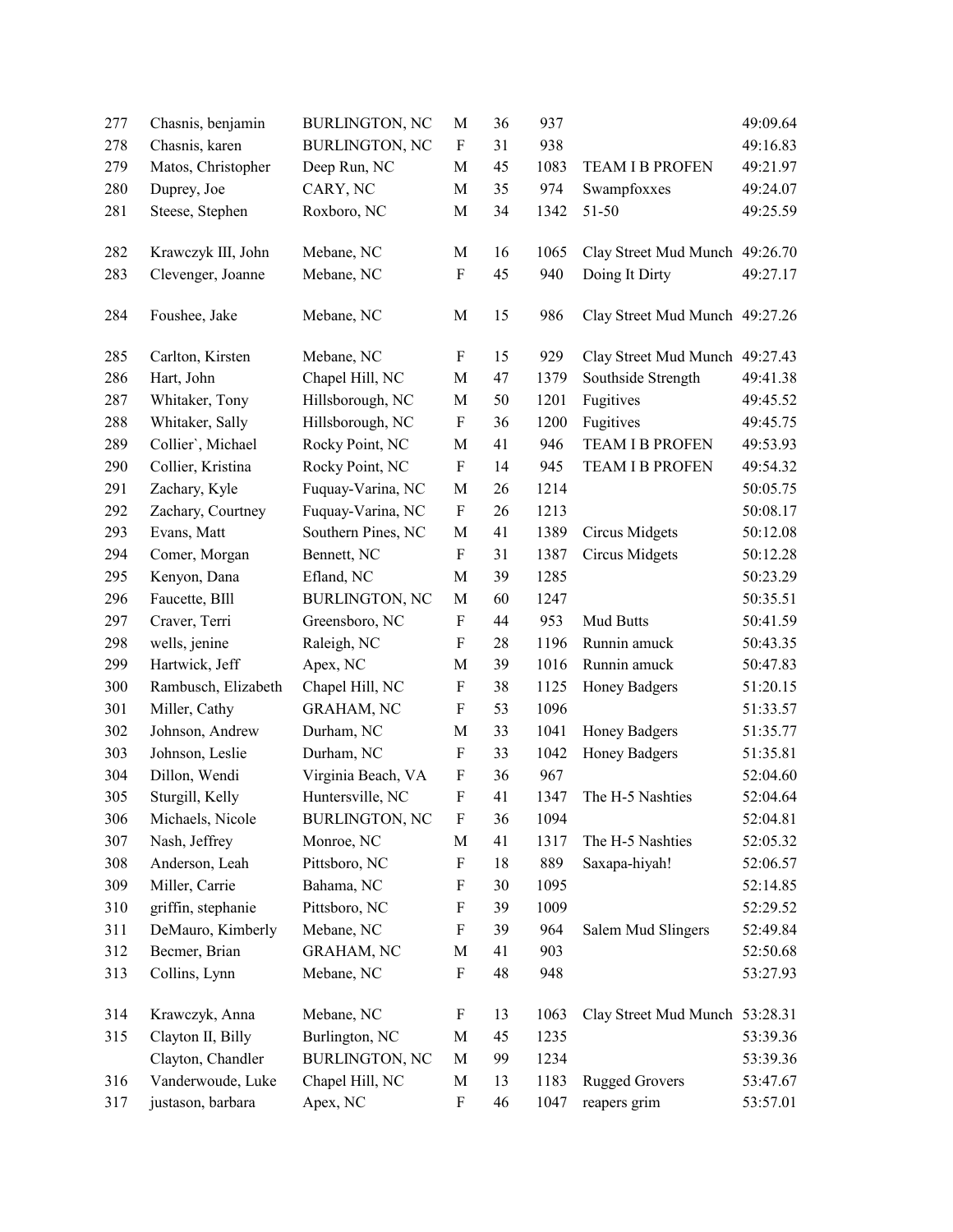|     | Johnson, Shaun                 | Archdale, NC          | M                         | 32 | 1280 |                                  | 54:07.0  |
|-----|--------------------------------|-----------------------|---------------------------|----|------|----------------------------------|----------|
| 318 | Allred, Rebecca                | Elon, NC              | F                         | 33 | 888  | The Dirty Skirts and Mt 54:39.08 |          |
| 319 | Drewyor, Christina             | Gatesville, NC        | F                         | 25 | 973  | The Dirty Skirts and Mt 54:39.17 |          |
| 320 | Byrnes, Dawn                   | Mebane, NC            | F                         | 42 | 926  |                                  | 54:39.43 |
| 321 | Byrnes, McKenna                | Mebane, NC            | $\mathbf F$               | 14 | 927  |                                  | 54:40.04 |
| 322 | Allred, Patrick                | Elon, NC              | M                         | 32 | 887  | The Dirty Skirts and Mt 54:40.11 |          |
| 323 | Prescott, Paige                | Hillsborough, NC      | $\boldsymbol{\mathrm{F}}$ | 45 | 1122 | <b>Dirty Deputies</b>            | 54:51.03 |
| 324 | Foster, Amanda                 | <b>BURLINGTON, NC</b> | F                         | 27 | 1250 | Mud Mercenaries                  | 54:56.92 |
| 325 | Musser, Robyn                  | Hillsborough, NC      | $\boldsymbol{\mathrm{F}}$ | 39 | 1105 | <b>Rugged Grovers</b>            | 54:57.10 |
| 326 | LaBarr, Amy                    | Hillsborough, NC      | F                         | 41 | 1070 | <b>Rugged Grovers</b>            | 55:03.62 |
| 327 | Brown, Rolla                   | <b>GRAHAM, NC</b>     | F                         | 47 | 922  |                                  | 55:13.11 |
| 328 | Doby, Amber                    | Liberty, NC           | $\boldsymbol{\mathrm{F}}$ | 35 | 972  |                                  | 55:16.62 |
| 329 | Saunders, Christy              | Mebane, NC            | F                         | 32 | 1143 | Mud Thugs and Filthy C           | 55:19.04 |
| 330 | Westbrook, Jeremy              | Summerfield, NC       | $\mathbf M$               | 34 | 1363 | Team Wrangler                    | 55:20.51 |
| 331 | Arrington, Samantha            | Sanford, NC           | F                         | 24 | 891  | Team We Like It Dirty            | 55:22.69 |
| 332 | Westbrook, Leigh               | Summerfield, NC       | F                         | 33 | 1364 | Team Wrangler                    | 55:31.20 |
| 333 | Daly, Allyson                  | Greensboro, NC        | $\boldsymbol{\mathrm{F}}$ | 25 | 1238 | Team Wrangler                    | 55:32.23 |
| 334 | Williams, Pam                  | Winston-Salem, NC     | $\boldsymbol{\mathrm{F}}$ | 42 | 1370 | Team Wrangler                    | 55:35.25 |
| 335 | sharpe, david                  | <b>BURLINGTON, NC</b> | m                         | 26 | 1400 |                                  | 55:35.73 |
| 336 | Byrne, Lisa                    | Snow Camp, NC         | $\boldsymbol{\mathrm{F}}$ | 42 | 925  |                                  | 55:36.28 |
|     | Montero, Eddie                 | Mebane, NC            | M                         | 45 | 1100 |                                  | 55:54.0  |
| 337 | Duprey, MaryBeth               | CARY, NC              | $\boldsymbol{\mathrm{F}}$ | 34 | 975  | Swampfoxxes                      | 56:22.81 |
|     | Cline, Jared                   | CARY, NC              | M                         | 43 | 943  |                                  | 56:23.0  |
| 338 | Whelan, Emily                  | Raleigh, NC           | $\boldsymbol{\mathrm{F}}$ | 36 | 1199 | Dirty Does It                    | 56:31.67 |
| 339 | Taylor, Sonya                  | GRAHAM, NC            | $\boldsymbol{\mathrm{F}}$ | 39 | 1169 | Dirty Does It                    | 56:34.85 |
| 340 | Shuffler, Lisa                 | Seagrove, NC          | $\boldsymbol{\mathrm{F}}$ | 30 | 1151 | Mud Honey's                      | 56:40.34 |
| 341 | McDonald, Cierra               | Seagrove, NC          | $\boldsymbol{\mathrm{F}}$ | 16 | 1087 | Mud Honey's                      | 56:40.79 |
| 342 | Shuffler, Molly                | asheboro, NC          | F                         | 37 | 1152 | Mud Honey's                      | 56:40.80 |
| 343 | powell, tom                    | <b>BURLINGTON, NC</b> | ${\rm m}$                 | 46 | 1330 | <b>Infidelity Avengers</b>       | 56:41.01 |
| 344 | Powell, Becky                  | <b>BURLINGTON, NC</b> | $\boldsymbol{F}$          | 45 | 1329 | <b>Infidelity Avengers</b>       | 56:41.50 |
| 345 | Creed, Tammy                   | Denton, NC            | $\boldsymbol{\mathrm{F}}$ | 44 | 955  | Mud Honey's                      | 56:46.81 |
| 346 | Jara, Edwin                    | <b>BURLINGTON, NC</b> | M                         | 16 | 1040 | Clay Street Mud Munch 57:06.56   |          |
| 347 | uhlhorn, sydney                | <b>GRAHAM, NC</b>     | $\boldsymbol{\mathrm{F}}$ | 15 | 1179 |                                  | 57:14.66 |
| 348 | Cernoch, Brian                 | Cary, NC              | $\mathbf M$               | 40 | 934  | Muck It                          | 57:17.82 |
| 349 | Godwin, Cathreine God Apex, NC |                       | F                         | 35 | 1000 | Muck It                          | 57:17.82 |
| 350 | Flynn, Daniel                  | DURHAM, NC            | M                         | 30 | 1249 |                                  | 57:21.86 |
| 351 | Hodgins, Cindy                 | Roxboro, NC           | $\boldsymbol{\mathrm{F}}$ | 32 | 1024 |                                  | 57:22.06 |
| 352 | Davis, Amanda                  | Raleigh, NC           | F                         | 27 | 961  |                                  | 57:24.23 |
| 353 | Keel, Mackenzie                | Fletcher, NC          | $\boldsymbol{\mathrm{F}}$ | 14 | 1053 |                                  | 57:25.92 |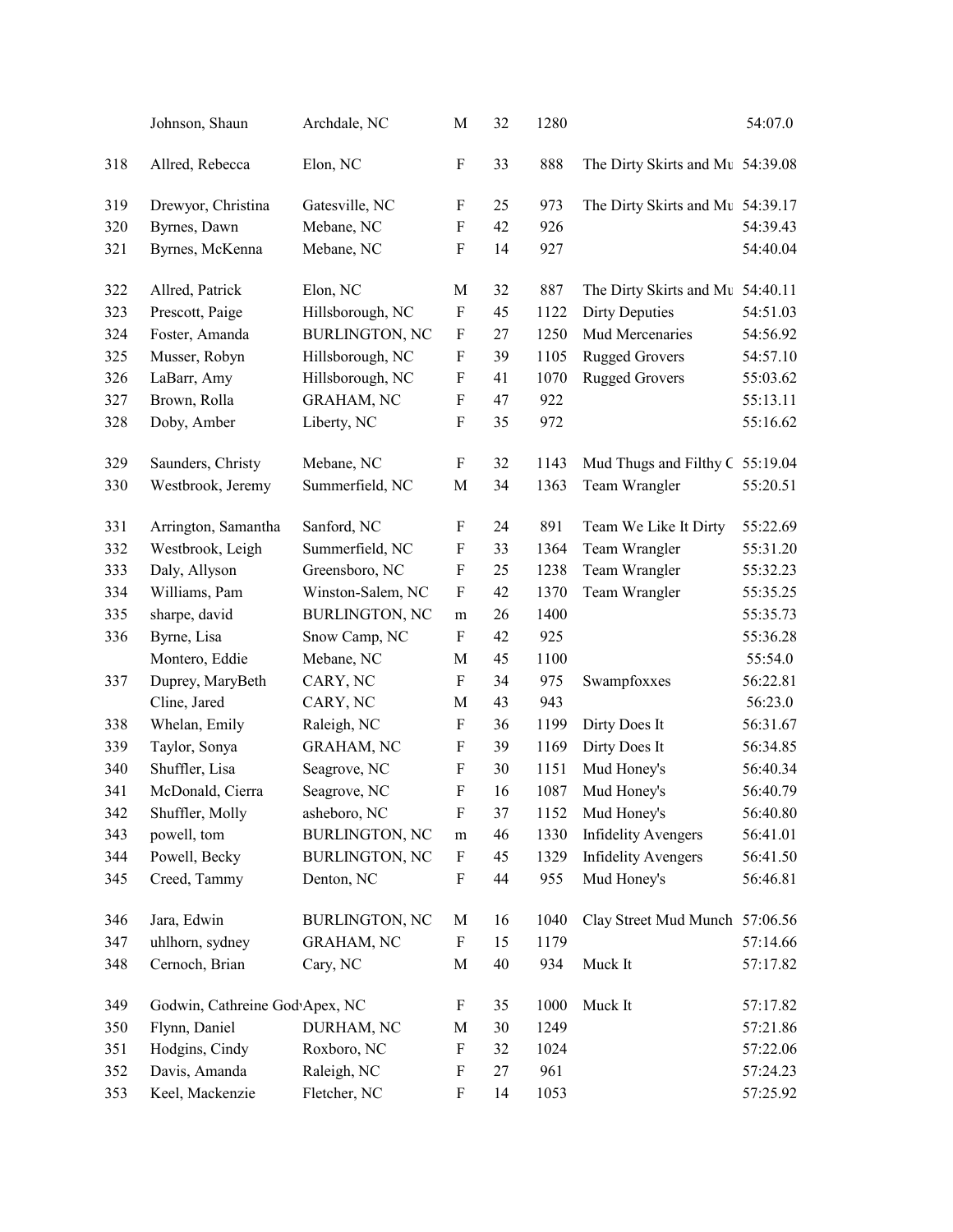| 354 | Keel, Mallorie      | Fletcher, NC          | F                         | 14 | 1054 |                                 | 57:26.11   |
|-----|---------------------|-----------------------|---------------------------|----|------|---------------------------------|------------|
| 355 | Johnson, Sydney     | Burlington, NC        | ${\bf F}$                 | 13 | 1281 |                                 | 57:26.26   |
| 356 | Newsome, Lindsey    | Timberlake, NC        | ${\bf F}$                 | 27 | 1109 |                                 | 57:28.16   |
| 357 | Pergerson, Gina     | Durham, NC            | F                         | 50 | 1327 |                                 | 58:35.84   |
| 358 | Vanderwoude, John   | Chapel Hill, NC       | $\mathbf M$               | 14 | 1182 | <b>Rugged Grovers</b>           | 58:40.58   |
| 359 | Hassell, Sara       | Raleigh, NC           | ${\bf F}$                 | 31 | 1018 |                                 | 58:42.41   |
| 360 | bethune, melinda    | Willow Spring, NC     | F                         | 32 | 912  |                                 | 58:42.69   |
| 361 | DiLello, Julie      | Haw River, NC         | F                         | 39 | 966  | Clay Street Mud Munch 58:44.68  |            |
| 362 | Lynch, Ashley       | <b>GRAHAM, NC</b>     | $\boldsymbol{\mathrm{F}}$ | 26 | 1298 | 51-50                           | 58:58.91   |
| 363 | Andrews, Lorrie     | <b>GRAHAM, NC</b>     | ${\bf F}$                 | 47 | 1220 | 51-50                           | 59:00.07   |
|     | Boose, Michael      | Fayetteville, NC      | M                         | 57 | 915  |                                 | 59:07.0    |
| 364 | Harding, Hallie     | <b>GRAHAM, NC</b>     | $\boldsymbol{\mathrm{F}}$ | 33 | 1014 | <b>Runny Mud Butts</b>          | 59:12.89   |
| 365 | Harding, Charles    | <b>GRAHAM, NC</b>     | M                         | 41 | 1013 | <b>Runny Mud Butts</b>          | 59:12.91   |
| 366 | Sparks, Bryant      | Gibsonville, NC       | $\mathbf M$               | 35 | 1156 | <b>Runny Mud Butts</b>          | 59:13.90   |
| 367 | Sparks, Sarah       | Gibsonville, NC       | F                         | 29 | 1157 | <b>Runny Mud Butts</b>          | 59:14.09   |
| 368 | Scogins, Michael    | Raleigh, NC           | $\mathbf M$               | 39 | 1147 | <b>Dirty Deputies</b>           | 59:20.38   |
| 369 | Mendel, Julie       | RALEIGH, NC           | $\boldsymbol{\mathrm{F}}$ | 50 | 1091 | <b>Dirty Deputies</b>           | 59:21.13   |
| 370 | Gaines, Dorian      | Raleigh, NC           | M                         | 36 | 993  | <b>Dirty Deputies</b>           | 59:21.26   |
| 371 | English, Lori       | Wendell, NC           | ${\bf F}$                 | 44 | 977  | <b>Dirty Deputies</b>           | 59:22.34   |
| 372 | Rutter, Lea         | Clayton, NC           | $\boldsymbol{\mathrm{F}}$ | 42 | 1140 | <b>Dirty Deputies</b>           | 59:22.60   |
| 373 | Thomas, Angie       | Southern Pines, NC    | $\boldsymbol{\mathrm{F}}$ | 26 | 1172 | Mud Thugs and Filthy C 59:47.33 |            |
| 374 | Westbrooks, Lindsay | Mebane, NC            | F                         | 35 | 1198 | Mud Thugs and Filthy C 59:47.61 |            |
| 375 | Leverty, Renee      | DURHAM, NC            | ${\bf F}$                 | 50 | 1292 |                                 | 1:00:00.90 |
| 376 | Bara, Arianna       | Hillsborough, NC      | $\boldsymbol{\mathrm{F}}$ | 51 | 1223 |                                 | 1:00:01.78 |
| 377 | Poe, Donna          | Snow Camp, NC         | ${\bf F}$                 | 49 | 1120 | Concord United                  | 1:00:03.90 |
| 378 | bridges, lauren     | Snow Camp, NC         | ${\bf F}$                 | 35 | 921  |                                 | 1:00:07.74 |
| 379 | Floyd, Jennifer     | CHARLOTTE, NC         | $\boldsymbol{\mathrm{F}}$ | 35 | 985  |                                 | 1:00:07.79 |
| 380 | Taylor, Missy       | <b>BURLINGTON, NC</b> | $\boldsymbol{\mathrm{F}}$ | 39 | 1168 |                                 | 1:00:10.72 |
|     | Keel, Sam           | DURHAM, NC            | M                         | 68 | 1055 |                                 | 1:00:17    |
| 381 | atkinson, jennifer  | Mebane, NC            | $\mathbf f$               | 38 | 1398 |                                 | 1:00:29.85 |
| 382 | cobb, jackie        | Burlington, NC        | $\mathbf f$               | 43 | 1399 |                                 | 1:00:31.15 |
| 383 | Gwynn, Susan        | Burlington, NC        | F                         | 39 | 1259 | Mud Butts                       | 1:00:40.07 |
| 384 | griffin, ken        | Pittsboro, NC         | M                         | 43 | 1008 |                                 | 1:00:52.33 |
| 385 | griffin, carrie     | Pittsboro, NC         | F                         | 39 | 1007 |                                 | 1:00:52.44 |
| 386 | Price, Mallorie     | Chapel Hill, NC       | $\boldsymbol{\mathrm{F}}$ | 24 | 1123 |                                 | 1:00:53.41 |
| 387 | Hagood, Misty       | Gibsonville, NC       | F                         | 35 | 1260 |                                 | 1:00:58.91 |
| 388 | Wilson, Ernest      | Reidsville, NC        | M                         | 34 | 1207 |                                 | 1:01:06.09 |
| 389 | Jimenez, Andrea     | Chapel Hill, NC       | ${\bf F}$                 | 53 | 1279 | Mud Puddles                     | 1:01:10.59 |
| 390 | Kenney, Jessica     | Raleigh, NC           | $\boldsymbol{\mathrm{F}}$ | 24 | 1284 | Mud Puddles                     | 1:01:10.82 |
| 391 | Isaac, Ronald       | Marshville, NC        | M                         | 38 | 1036 |                                 | 1:01:48.96 |
| 392 | Isaac, Carlyn       | Marshville, NC        | F                         | 31 | 1136 |                                 | 1:01:49.05 |
| 393 | Abbott, Buddy       | Marshville, NC        | M                         | 31 | 884  | The Pretenders                  | 1:01:50.24 |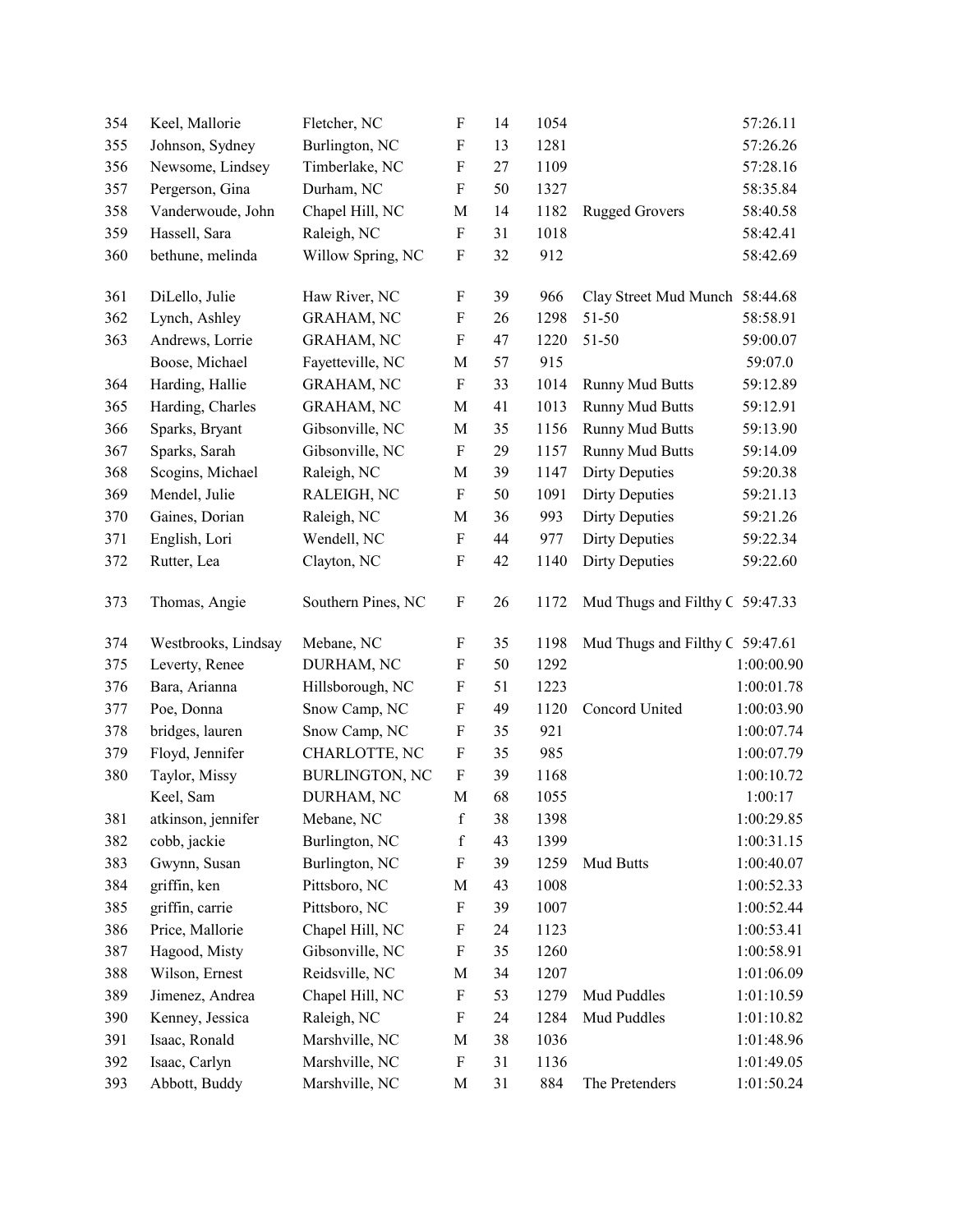| 394 | Mullis, Dana        | Marshville, NC        | F                         | 29 | 1104 | The Pretenders                   | 1:01:50.40 |
|-----|---------------------|-----------------------|---------------------------|----|------|----------------------------------|------------|
| 395 | Johnson, Tonya      | Archdale, NC          | ${\bf F}$                 | 37 | 1044 | Mud Dogs                         | 1:01:53.47 |
| 396 | Wells, Marcus       | Raleigh, NC           | M                         | 30 | 1361 | Runnin amuck                     | 1:02:32.02 |
| 397 | Cates, Hannah       | Efland, NC            | F                         | 19 | 933  | Mud Mercenaries                  | 1:02:32.29 |
| 398 | ODonnell, Eve       | Fredericksburg, VA    | F                         | 35 | 1321 | Runnin amuck                     | 1:02:32.59 |
| 399 | Smith, Nicole       | Burlington, NC        | ${\bf F}$                 | 21 | 1155 | Mud Mercenaries                  | 1:02:32.62 |
| 400 | Loy, Marie          | Gibsonville, NC       | F                         | 35 | 1079 | Firestorm                        | 1:02:35.18 |
| 401 | Cox, Kelly          | Burlington, NC        | ${\bf F}$                 | 23 | 952  |                                  | 1:02:36.23 |
|     |                     |                       |                           |    |      |                                  |            |
| 402 | McCormick, Carter   | Gainesville, FL       | M                         | 19 | 1305 | Eve's Muddy Crew (EM 1:02:37.31  |            |
| 403 | Barnes, Julessa     | Charlotte, NC         | F                         | 37 | 1386 | Fun in the Mud                   | 1:02:37.58 |
| 404 | Collins, Krysten    | Burlington, NC        | F                         | 30 | 947  | Clay Street Mud Munch 1:02:41.09 |            |
| 405 | Hinson, Michelle    | Trinity, NC           | F                         | 34 | 1272 | Mud Dogs                         | 1:02:46.72 |
| 406 | Ferron, Candace     | lumber bridge, NC     | F                         | 18 | 1390 | <b>TEAM I B PROFEN</b>           | 1:03:00.58 |
| 407 | Dees, Starr         | Winston-Salem, NC     | $\boldsymbol{\mathrm{F}}$ | 36 | 1240 | Team Wrangler                    | 1:03:19.71 |
| 408 | Randleman, Pauline  | <b>BURLINGTON, NC</b> | $\boldsymbol{\mathrm{F}}$ | 43 | 1333 |                                  | 1:03:36.37 |
| 409 | Randleman, Jeff     | Burlington, NC        | M                         | 45 | 1332 |                                  | 1:03:42.90 |
| 410 | Gonzalez, Javier    | <b>BURLINGTON, NC</b> | M                         | 39 | 1002 | <b>Super Poopers</b>             | 1:03:47.64 |
| 411 | Gonzalez, Regina    | <b>BURLINGTON, NC</b> | F                         | 35 | 1003 | <b>Super Poopers</b>             | 1:03:48.93 |
| 412 | Hodge, Lacy         | asheboro, NC          | F                         | 28 | 1023 | The Dirt Divers                  | 1:03:53.49 |
| 413 | Lemonds, Debbie     | Julian, NC            | ${\bf F}$                 | 49 | 1077 | The Dirt Divers                  | 1:03:54.10 |
| 414 | Skinner, Stefanie   | Randleman, NC         | F                         | 27 | 1153 | The Dirt Divers                  | 1:03:54.82 |
| 415 | Harris, Ashley      | <b>GRAHAM, NC</b>     | ${\bf F}$                 | 30 | 1265 | Team Wrangler                    | 1:03:56.53 |
| 416 | Liggins-Mapp, Jamie | Sanford, NC           | F                         | 35 | 1293 | The Don't Get Rights             | 1:04:22.07 |
| 417 | osborne, ashley     | Fayetteville, NC      | $\boldsymbol{\mathrm{F}}$ | 24 | 1324 | The Don't Get Rights             | 1:04:22.25 |
| 418 | Stevenson, Darrell  | Cameron, NC           | M                         | 42 | 1346 | The Don't Get Rights             | 1:04:22.83 |
| 419 | Mapp Jr, Leon       | Sanford, NC           | $\mathbf M$               | 31 | 1299 | The Don't Get Rights             | 1:04:23.00 |
| 420 | Stevenson, Bonnie   | Cameron, NC           | $\boldsymbol{\mathrm{F}}$ | 40 | 1345 | The Don't Get Rights             | 1:04:23.07 |
| 421 | Garner, Danielle    | Fayetteville, NC      | ${\bf F}$                 | 31 | 1255 | The Don't Get Rights             | 1:04:23.84 |
| 422 | hubbard, tiffany    | Spring Lake, NC       | F                         | 31 | 1276 | The Don't Get Rights             | 1:04:23.96 |
| 423 | CANNON, ASHLEY      | Cameron, NC           | M                         | 35 | 1232 | The Don't Get Rights             | 1:04:24.20 |
| 424 | Ortner, Adrianna    | Lillington, NC        | F                         | 25 | 1322 | The Don't Get Rights             | 1:04:24.22 |
|     | Ennis Jr, Donald    | Eastover, NC          | M                         | 29 | 1245 |                                  | 1:04:25    |
|     | Ortner, Chris       | Lillington, NC        | $\mathbf M$               | 25 | 1323 |                                  | 1:04:25    |
| 425 | White, Jasen        | Ft. Bragg, NC         | M                         | 29 | 1366 | The Don't Get Rights             | 1:04:26.20 |
| 426 | Hughes, Amanda      | Fayetteville, NC      | F                         | 28 | 1277 | The Don't Get Rights             | 1:04:27.46 |
| 427 | Harris, Michelle    | Spring Lake, NC       | ${\bf F}$                 | 37 | 1266 | The Don't Get Rights             | 1:04:27.80 |
| 428 | Hall, Allen         | Ft. Bragg, NC         | M                         | 33 | 1261 | The Don't Get Rights             | 1:04:29.21 |
| 429 | Baker, Booker       | Ft. Bragg, NC         | $\mathbf M$               | 28 | 1221 | The Don't Get Rights             | 1:04:29.49 |
| 430 | Likins, Gina        | Raleigh, NC           | F                         | 43 | 1382 |                                  | 1:04:34.06 |
| 431 | Shipley, Brian      | Chapel Hill, NC       | M                         | 34 | 1148 | Team Bam-ba-lam                  | 1:04:36.10 |
| 432 | Overcash, Jay       | RALEIGH, NC           | $\mathbf M$               | 30 | 1112 | Team Bam-ba-lam                  | 1:04:37.43 |
| 433 | Loy, Travis         | Gibsonville, NC       | $\mathbf M$               | 37 | 1297 | Firestorm                        | 1:04:46.41 |
| 434 | Fields, Chris       | Chapel Hill, NC       | M                         | 27 | 1391 | Team Bam-ba-lam                  | 1:04:50.84 |